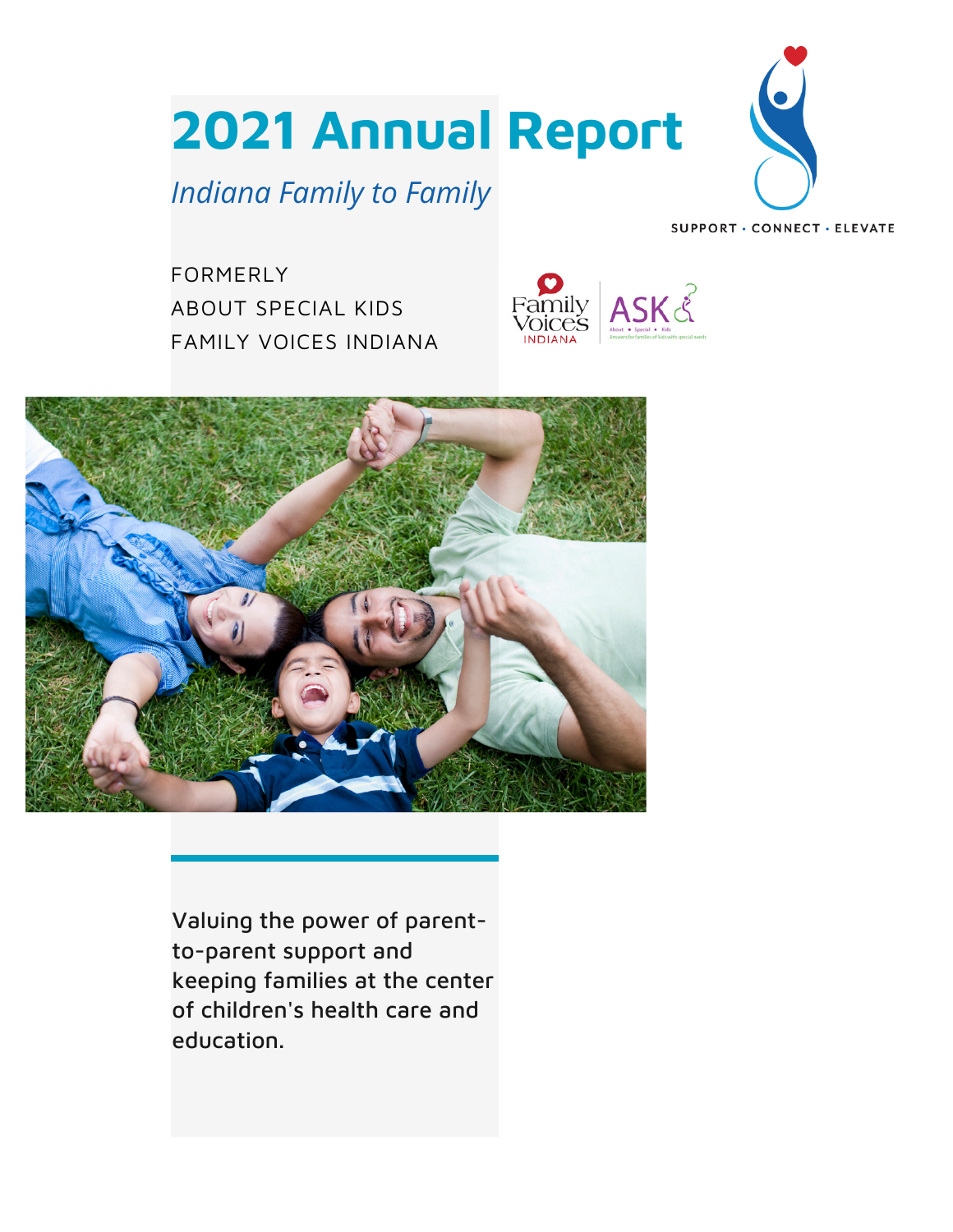### **FROM THE EXECUTIVE DIRECTOR**

For About Special Kids and Family Voices Indiana, 2021 was a year of duality. Both organizations worked to meet their respective missions, while laying the groundwork for their eventual consolidation into a single organization. These priorities, however, were not in opposition as board members, leaders, and staff recognized that meeting each organization's mission would ultimately move the new, combined organization forward.

ASK forged partnerships with the Children's Museum of Indianapolis and UnitedHealth Care. Family Voices Indiana reached underserved families by providing tablets and internet sponsorships through its Telehealth Project and was awarded funding by Midwest Genetics Network to create Indiana-specific genetic fact sheets. Through the tireless work of staff and board volunteers, ASK and Family Voices Indiana were able to integrate two organizations. The legacy of each organization propels the new forward with a goal of expanded peer-based support in Indiana.

#### **Heart to Heart Conference**

With the pandemic still causing uncertainty, we kept our annual conference in a virtual format. With the generous support from the Governor's Council for People with Disabilities, we were able to offer live ASL and Spanish interpretation for all of of the sessions for the first time to our 375 registered families and professionals.

### **Executive Director**

Holly Wheeler, MSc

## **Director of Operations** Cindy Robinson

# **Director of Training & Special Initiatives**

Christine Hennessy

## **Team Members**

Amy Griffin, Manager of Family Support Sherri Moore, Lead Resource Specialist Michelle Bickel, Resource Specialist Paloma Garza, Bilingual Resource Specialist Jessica Hill, Resource Specialist Laurren Karr, Project Coordinator Carrie Le, Project Coordinator Kristi Skinner, Resource Specialist Marty Stone, Resource Specialist Kelly Thompson, Resource Specialist Regan Zwald, Resource Specialist

# **Board of Directors**

Josh Pascoe, President Blake Johnson, Vice president Steve Richards, Treasurer Stephan Viehweg, Secretary Joel Bazzel Cynthia Bishop Denise Carpenter, MD Holly Cunningham-Piggott Dave Folkner Judith Ganser, MD, MPH

Sarah Gangstad Dawn Haut, MD, MPH Sandra Moreira, MD Louise Lord Nelson, PhD Jennifer Olson Geoff Petrie Chris St. Paul Rebecca Tapp Elizabeth Tollefson Cameual Wright, MD, MBA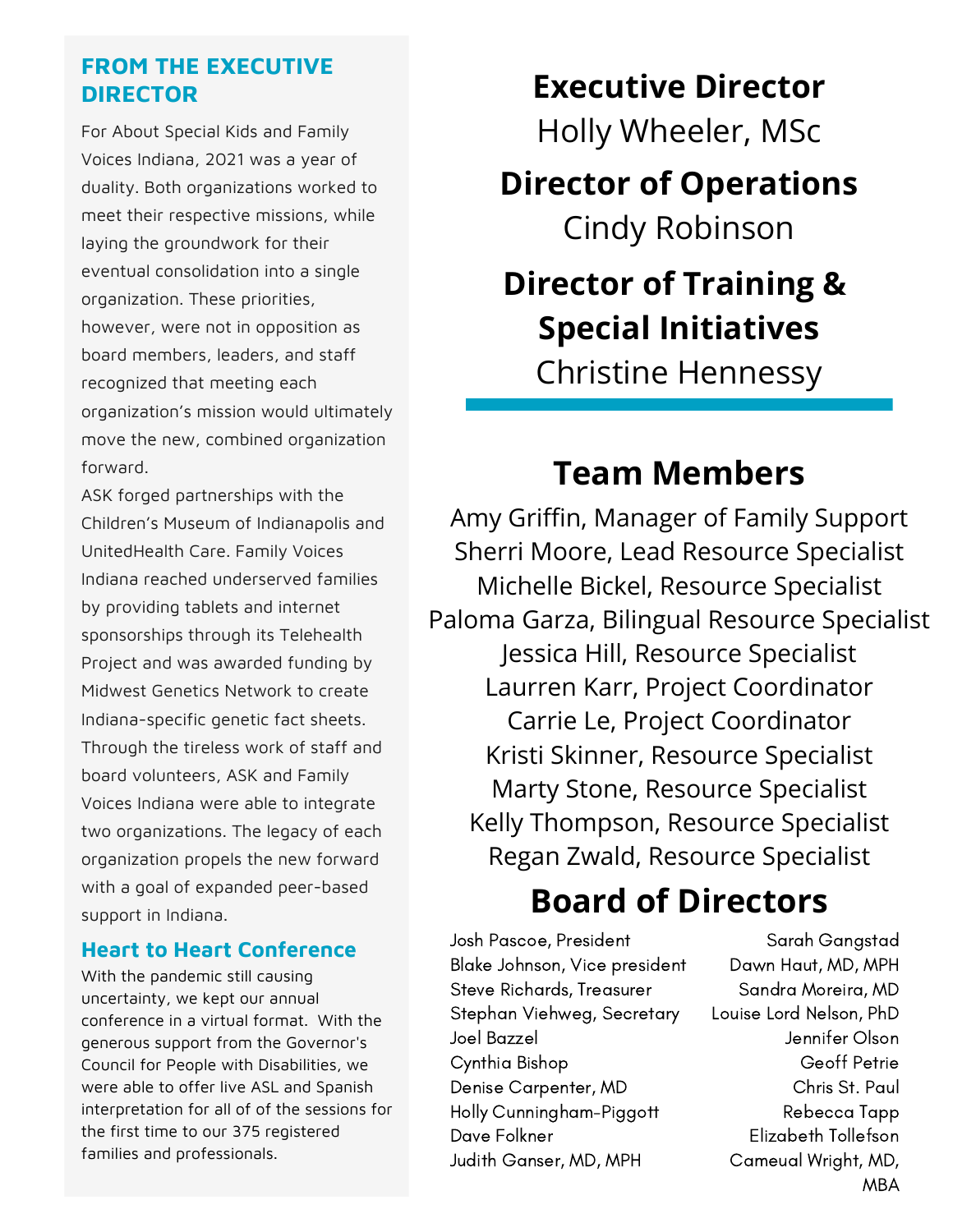

27,561,788 10,966

Total materials shared by both organizations Additionally, 67 fact sheets were updated in 2021 (this includes 11 Spanish translations) as well as 8 fact-based resources

Social Media Reach across Facebook, Instagram, Twitter, Blogger, and Pinterest



Total instances of service/training provided by both organizations